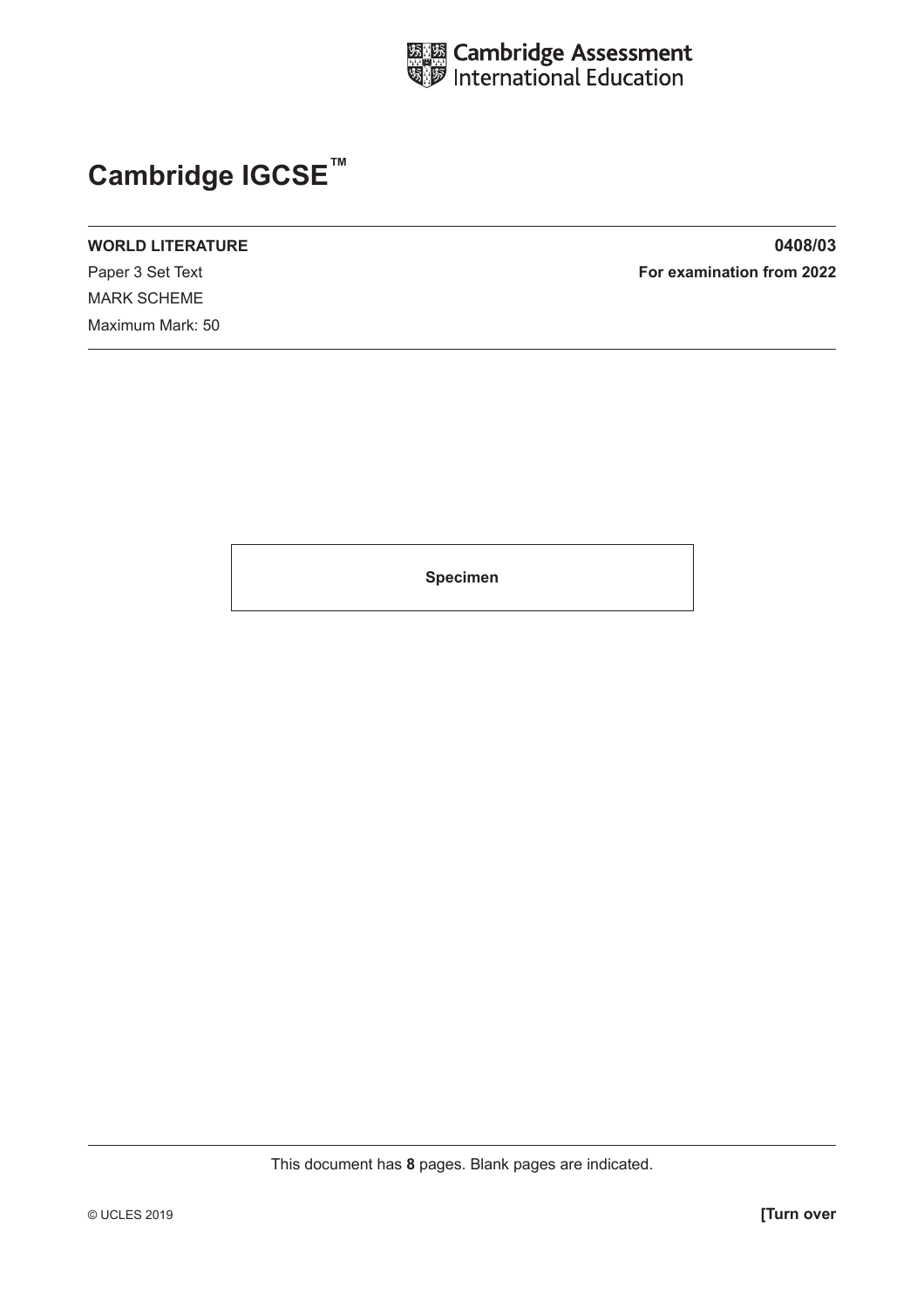### **Generic Marking Principles**

These general marking principles must be applied by all examiners when marking candidate answers. They should be applied alongside the specific content of the mark scheme or generic level descriptors for a question. Each question paper and mark scheme will also comply with these marking principles.

GENERIC MARKING PRINCIPLE 1:

Marks must be awarded in line with:

- the specific content of the mark scheme or the generic level descriptors for the question
- the specific skills defined in the mark scheme or in the generic level descriptors for the question
- the standard of response required by a candidate as exemplified by the standardisation scripts.

GENERIC MARKING PRINCIPLE 2:

Marks awarded are always **whole marks** (not half marks, or other fractions).

GENERIC MARKING PRINCIPLE 3:

Marks must be awarded **positively**:

- marks are awarded for correct/valid answers, as defined in the mark scheme. However, credit is given for valid answers which go beyond the scope of the syllabus and mark scheme, referring to your Team Leader as appropriate
- marks are awarded when candidates clearly demonstrate what they know and can do
- marks are not deducted for errors
- marks are not deducted for omissions
- answers should only be judged on the quality of spelling, punctuation and grammar when these features are specifically assessed by the question as indicated by the mark scheme. The meaning, however, should be unambiguous.

GENERIC MARKING PRINCIPLE 4:

Rules must be applied consistently e.g. in situations where candidates have not followed instructions or in the application of generic level descriptors.

GENERIC MARKING PRINCIPLE 5:

Marks should be awarded using the full range of marks defined in the mark scheme for the question (however; the use of the full mark range may be limited according to the quality of the candidate responses seen).

GENERIC MARKING PRINCIPLE 6:

Marks awarded are based solely on the requirements as defined in the mark scheme. Marks should not be awarded with grade thresholds or grade descriptors in mind.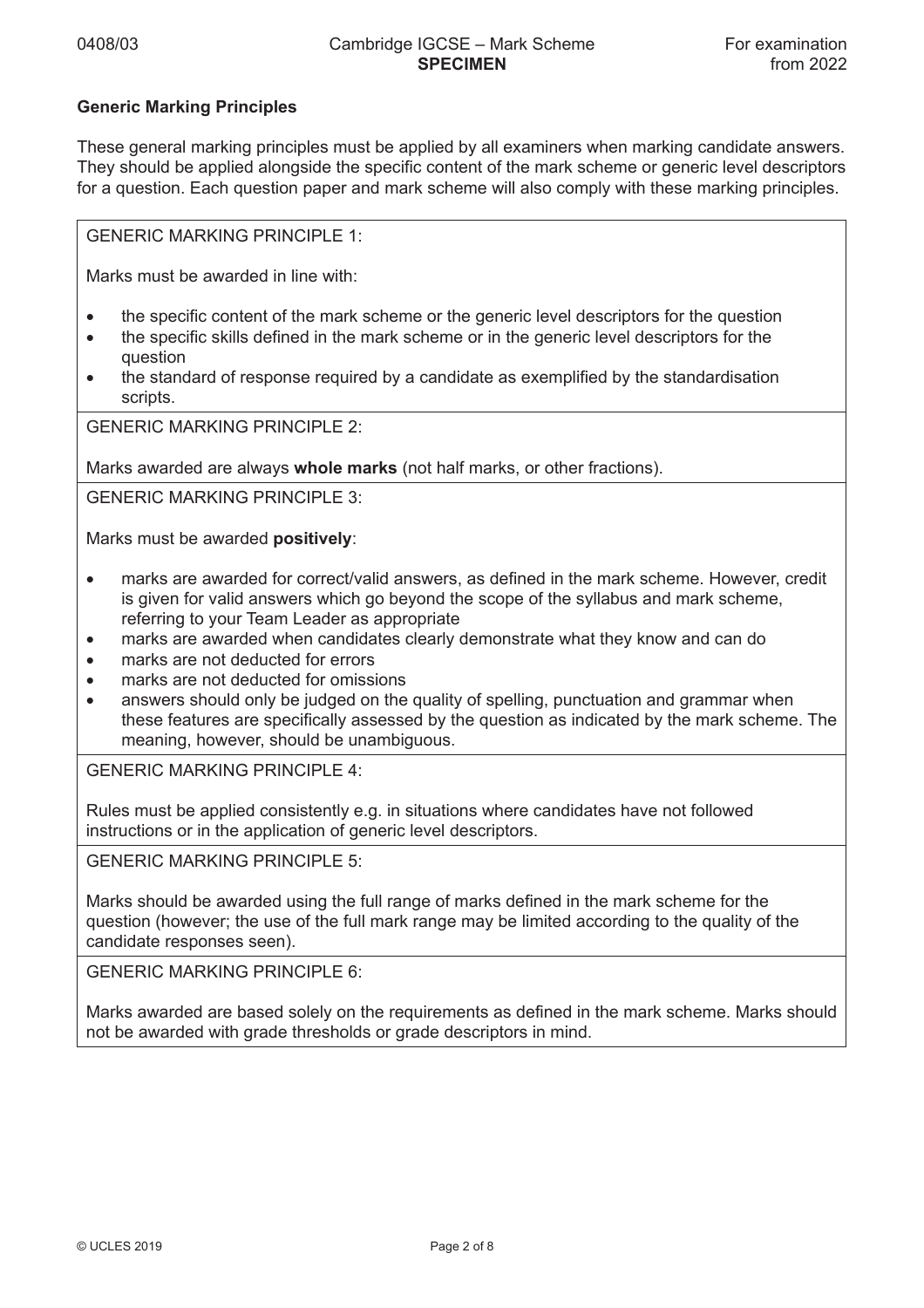#### **World Literature specific marking instructions**

Candidates are required to answer **two** questions in total.

Each answer is marked out of 25.

#### **Using the mark levels**

Use the generic mark scheme levels to find the mark. Place the answer in a level first. Look for the 'best fit' of the answer into a level. An answer needs to show evidence of most but not necessarily ALL of the qualities described in a level, in order to be placed in that level. Then award a mark for the relative position of the answer within the level.

Candidates may address the question in many different ways; there is no one required answer or approach. Do not penalise answers for leaving out a particular focus. Reward what is there, showing what you are rewarding in your comments.

Consider all strands and weigh up the performance as a whole in placing the answer in a level, then show that you have done so in the summative comment.

#### **Assessment objectives**

All assessment objectives are equally weighted, and all are considered in assessing each response.

| AO1             | Show detailed knowledge of the content of literary texts in the three main forms (poetry,<br>prose and drama), supported by reference to the text.          |
|-----------------|-------------------------------------------------------------------------------------------------------------------------------------------------------------|
| AO2             | Understand the meanings of literary texts and their contexts, and explore texts beyond<br>surface meanings to show deeper awareness of ideas and attitudes. |
| AO <sub>3</sub> | Recognise and appreciate ways in which writers use language, structure and form to create<br>and shape meanings and effects.                                |
| AO4             | Communicate a sensitive and informed personal response to literary texts.                                                                                   |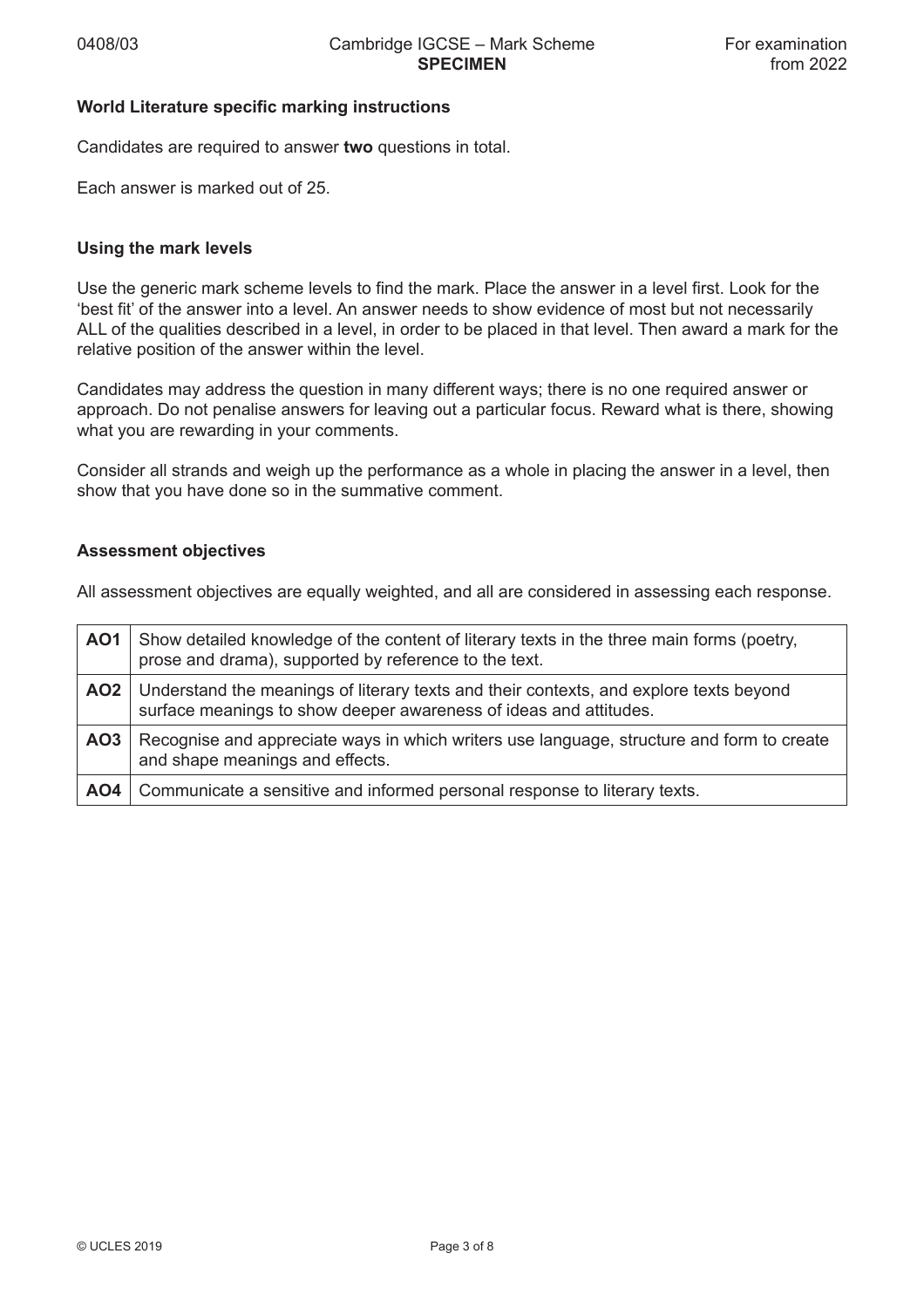# **LEVEL DESCRIPTOR TABLE**

| Level                   | <b>Level descriptor</b>                                                                                                                                                                                                                                                                                                                                    | <b>Mark</b> |
|-------------------------|------------------------------------------------------------------------------------------------------------------------------------------------------------------------------------------------------------------------------------------------------------------------------------------------------------------------------------------------------------|-------------|
| 6                       | Demonstrates knowledge by skilfully integrating well-selected textual<br>$\bullet$<br>reference (AO1)<br>Sustains a critical understanding of the text (AO2)<br>$\bullet$<br>Responds sensitively and in detail to the ways the writer achieves effects<br>$\bullet$<br>(AO3)<br>Sustains a perceptive and evaluative personal response (AO4)<br>$\bullet$ | $22 - 25$   |
| 5                       | Demonstrates knowledge by using much well-selected textual reference<br>$\bullet$<br>(AO1)<br>Shows a clear understanding of the text and some of the deeper meanings<br>$\bullet$<br>(AO2)<br>Makes a developed response to the ways the writer achieves effects (AO3)<br>$\bullet$<br>Makes a well-developed personal response (AO4)<br>$\bullet$        | $18 - 21$   |
| $\overline{\mathbf{4}}$ | Demonstrates knowledge by using supporting textual reference (AO1)<br>$\bullet$<br>Shows overall understanding of the text (AO2)<br>$\bullet$<br>Makes some response to the ways the writer uses language, structure and<br>$\bullet$<br>form (AO3)<br>Makes a reasonably developed personal response (AO4)<br>$\bullet$                                   | $13 - 17$   |
| $\mathbf{3}$            | Demonstrates knowledge by using some supporting textual reference (AO1)<br>$\bullet$<br>Shows some understanding of the text (AO2)<br>$\bullet$<br>Makes straightforward comments about language, structure and form (AO3)<br>$\bullet$<br>Begins to develop a personal response (AO4)<br>$\bullet$                                                        | $9 - 12$    |
| $\overline{2}$          | Demonstrates knowledge by using basic supporting textual reference (AO1)<br>$\bullet$<br>Shows a basic understanding of surface meaning of the text (AO2)<br>$\bullet$<br>Shows a basic awareness of language, structure and form (AO3)<br>$\bullet$<br>Attempts to communicate a basic personal response (AO4)<br>$\bullet$                               | $5 - 8$     |
| 1                       | Demonstrates knowledge by using a little textual reference (AO1)<br>$\bullet$<br>Shows a little understanding of the literal meaning of the text (AO2)<br>$\bullet$<br>Shows a little awareness of language, structure and form (AO3)<br>$\bullet$<br>Shows a little evidence of a personal response (AO4)<br>$\bullet$                                    |             |
| $\mathbf 0$             | No answer/Insufficient to meet the criteria for Level 1.                                                                                                                                                                                                                                                                                                   | $\mathbf 0$ |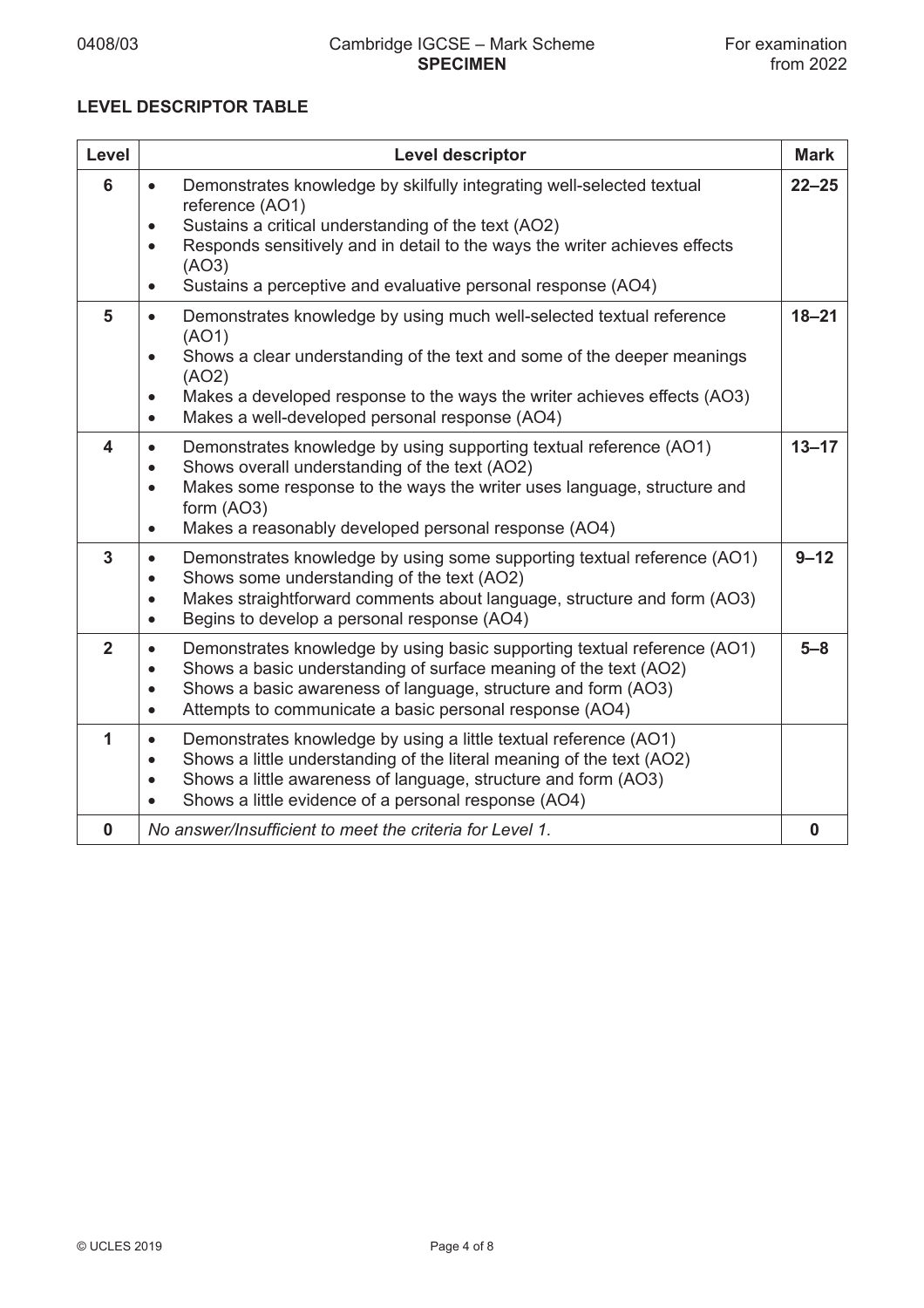# **Section A**

Candidates answer **one** question from Section A.

BERTOLT BRECHT: *The Caucasian Chalk Circle*

| <b>Question</b> | <b>Answer</b>                                                                           | <b>Marks</b> |
|-----------------|-----------------------------------------------------------------------------------------|--------------|
|                 | In what ways does Brecht make this conversation such a memorable<br>moment in the play? | 25           |
|                 | Mark according to the levels of response marking criteria.                              |              |

### **OR**

## TSITSI DANGAREMBGA: *Nervous Conditions*

| <b>Question</b> | <b>Answer</b>                                                   | <b>Marks</b>    |
|-----------------|-----------------------------------------------------------------|-----------------|
| $\mathbf{2}$    | How does Dangarembga make this moment in the novel so powerful? | 25 <sub>1</sub> |
|                 | Mark according to the levels of response marking criteria.      |                 |

#### **OR**

#### DAI SIJIE: *Balzac and the Little Chinese Seamstress*

| <b>Question</b> | <b>Answer</b>                                                                     | <b>Marks</b>    |
|-----------------|-----------------------------------------------------------------------------------|-----------------|
| 3               | How does Sijie make this such a memorable and significant moment in<br>the novel? | 25 <sub>2</sub> |
|                 | Mark according to the levels of response marking criteria.                        |                 |

#### **OR**

# HENRIK IBSEN: *Hedda Gabler*

| <b>Question</b> | <b>Answer</b>                                                    | <b>Marks</b> |
|-----------------|------------------------------------------------------------------|--------------|
| 4               | Explore how Ibsen makes this such a powerful ending to the play. | 25           |
|                 | Mark according to the levels of response marking criteria.       |              |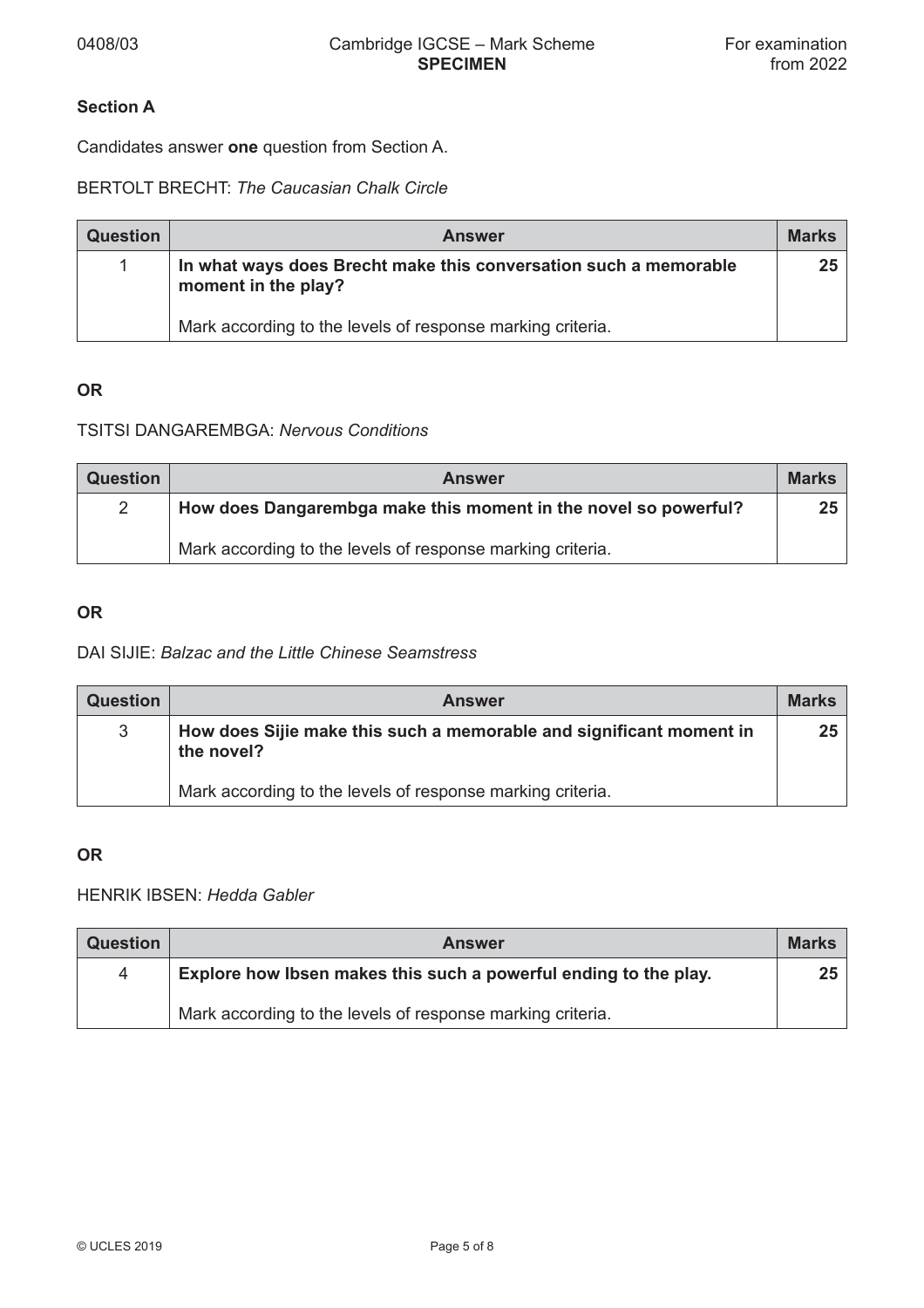## **OR**

Selection from *Songs of Ourselves, Volume 2*

| <b>Question</b> | <b>Answer</b>                                              | <b>Marks</b> |
|-----------------|------------------------------------------------------------|--------------|
| 5               | How does Szirtes make this such a striking poem?           | 25           |
|                 | Mark according to the levels of response marking criteria. |              |

## **OR**

Selection from *Stories of Ourselves, Volume 1*

| <b>Question</b> | <b>Answer</b>                                                                 | <b>Marks</b>    |
|-----------------|-------------------------------------------------------------------------------|-----------------|
| 6               | In what ways does Chaudhuri make this an interesting opening to the<br>story? | 25 <sub>1</sub> |
|                 | Mark according to the levels of response marking criteria.                    |                 |

## **Section B**

Candidates answer **one** question from Section B.

## BERTOLT BRECHT: *The Caucasian Chalk Circle*

| <b>Question</b> | <b>Answer</b>                                              | <b>Marks</b> |
|-----------------|------------------------------------------------------------|--------------|
|                 | How does Brecht strikingly portray corruption in the play? | 25           |
|                 | Mark according to the levels of response marking criteria. |              |

### **OR**

# TSITSI DANGAREMBGA: *Nervous Conditions*

| <b>Question</b> | <b>Answer</b>                                                                                     | <b>Marks</b>    |
|-----------------|---------------------------------------------------------------------------------------------------|-----------------|
| 8               | In what ways does Dangarembga powerfully convey the conflict<br>between generations in the novel? | 25 <sub>1</sub> |
|                 | Mark according to the levels of response marking criteria.                                        |                 |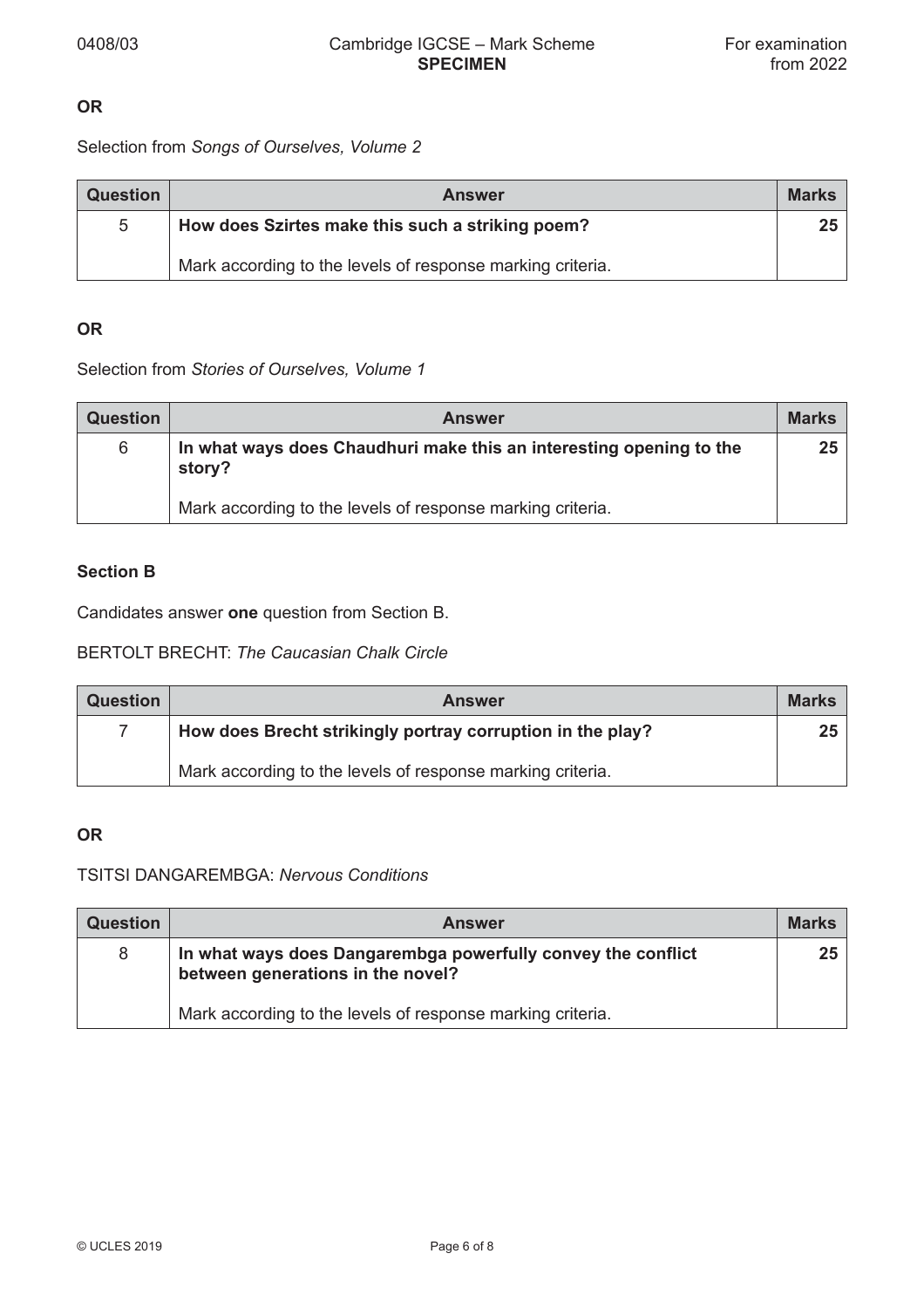## **OR**

## DAI SIJIE: *Balzac and the Little Chinese Seamstress*

| <b>Question</b> | <b>Answer</b>                                                                                              | <b>Marks</b>    |
|-----------------|------------------------------------------------------------------------------------------------------------|-----------------|
| 9               | How does Sijie vividly depict life in the village where Luo and the<br>narrator are sent for re-education? | 25 <sub>2</sub> |
|                 | Mark according to the levels of response marking criteria.                                                 |                 |

### **OR**

### HENRIK IBSEN: *Hedda Gabler*

| <b>Question</b> | <b>Answer</b>                                                                      | <b>Marks</b> |
|-----------------|------------------------------------------------------------------------------------|--------------|
| 10              | Explore how Ibsen memorably portrays the relationship between Hedda<br>and Tesman. | 25           |
|                 | NB: Do not refer to the extract in Question 4.                                     |              |
|                 | Mark according to the levels of response marking criteria.                         |              |

#### **OR**

Selection from *Songs of Ourselves, Volume 2*: from Part 3.

| <b>Question</b> | <b>Answer</b>                                                                                                       | <b>Marks</b> |
|-----------------|---------------------------------------------------------------------------------------------------------------------|--------------|
| 11              | How do the poets create powerful effects in The Capital (by WH Auden)<br>and in one other poem from this selection? | 25           |
|                 | Mark according to the levels of response marking criteria.                                                          |              |

### **OR**

Selection from *Stories of Ourselves, Volume 1*

| <b>Question</b> | <b>Answer</b>                                                                                                                        | <b>Marks</b> |
|-----------------|--------------------------------------------------------------------------------------------------------------------------------------|--------------|
| 12              | How does the writer memorably depict the life of the narrator in either<br>The Enemy (by VS Naipaul) or Sandpiper (by Adhaf Soueif)? | 25           |
|                 | Mark according to the levels of response marking criteria.                                                                           |              |